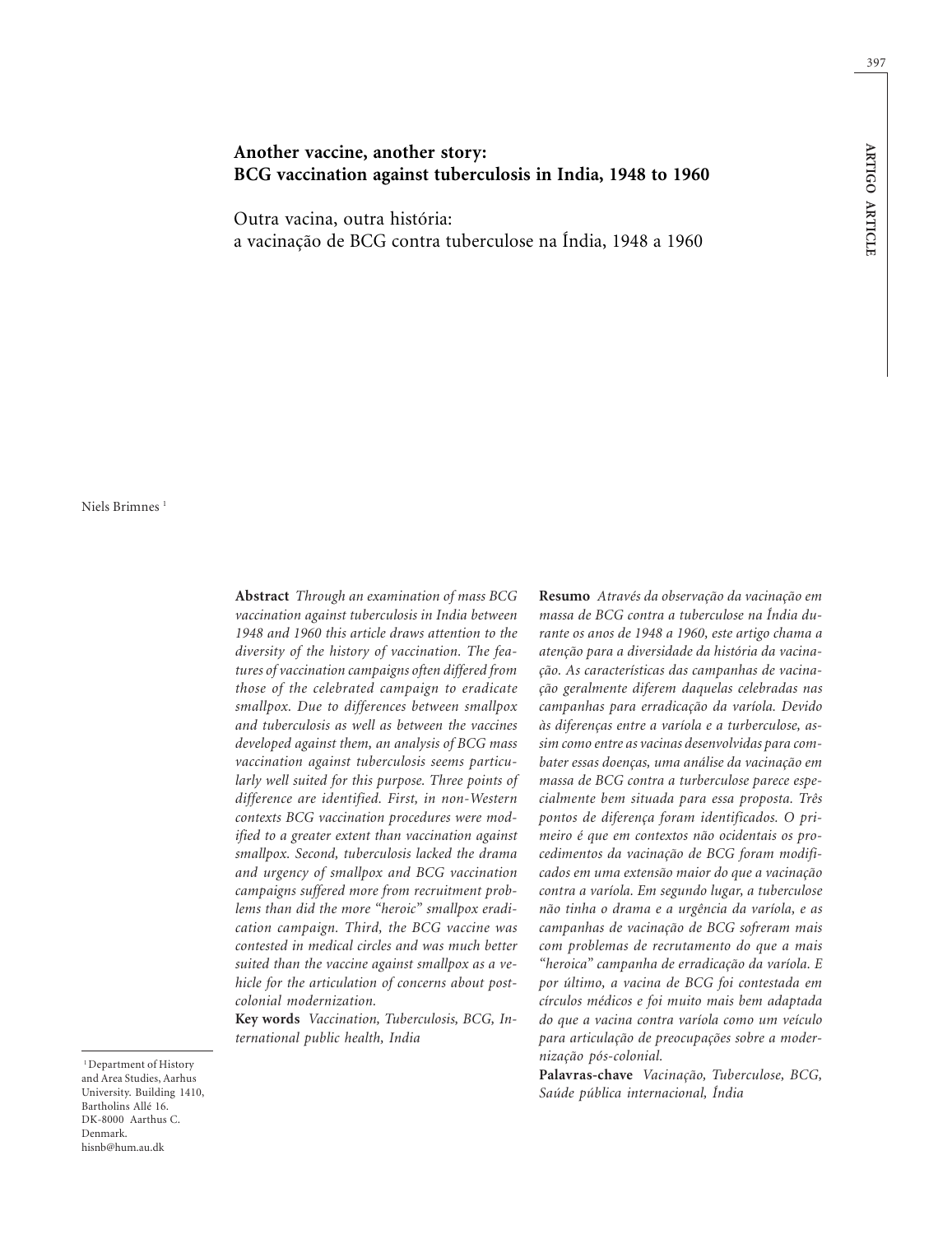### Introduction

If the term "vaccination" originally referred specifically to the insertion of cowpox virus into the human body in order to prevent smallpox, the term has since assumed a broader meaning. Today, any administration of weakened, killed or fragmented microorganisms with the purpose of preventing disease is commonly known as "vaccination"<sup>1</sup> . The history of vaccination is therefore highly diverse, as it encompasses the medical, social and political contexts of a variety of diseases and the employment of equally different vaccines developed to protect against these diseases. In this article, I will examine the mass BCG vaccination campaign against tuberculosis in India in the first decade after independence. Throughout the 1950s BCG vaccination was high on the WHO agenda and the vaccine received more attention than any other vaccine; including the "original" vaccine against smallpox. Tuberculosis and smallpox are very different diseases and so are the vaccines developed against them. A study of the BCG campaigns offers, therefore, a valuable perspective on the narratives of vaccination against smallpox. Moreover, the BCG campaigns of the 1950s were carried out with much assistance and interest from UN-organisations in the decade before WHO launched the campaign to eradicate smallpox through a massive vaccination effort. In this sense the mass BCG campaigns formed part of the prelude to the eradication of smallpox.

### Different diseases, different vaccines

Smallpox was caused by a virus (variola major), the onset of disease occurred within one to two weeks after infection and its course was dramatic with sudden high fever, skin eruptions and pustules. Smallpox killed up to 30 per cent of its victims, normally within two weeks after the first symptoms had occurred and many of those who survived were blinded or disfigured for life. Survivors were, however, immune to future attacks, and this in effect made smallpox a children's disease. Smallpox raged equally in all social classes: perhaps the only protection offered by a higher standard of living was the opportunity to avoid crowded conditions<sup>2,3</sup>. The vaccines developed in continuation of Jenner's discovery, have been praised as being among medicine's most successful prophylactics, providing long-lasting and complete protection against the disease<sup>4</sup>. It would

be hopelessly simplistic to view vaccination against smallpox as an infallible and globally uniform procedure. Particularly in the nineteenth century vaccination often failed and was performed in different ways in different contexts; but after the advent of the freeze-dried vaccine in the second half of the 20<sup>th</sup> century vaccination against smallpox became a relatively simple and uniform affair<sup>3,5,6</sup>.

Tuberculosis is caused by a bacteria (mycobacterium tuberculosis). While severe childhood forms of tuberculosis does exist, the most common form – pulmonary tuberculosis – occurs in adults. Pulmonary tuberculosis can develop many years after primary infection when symptoms such as lack of energy, loss of weight, fever, night sweats and cough occur. In the majority of those infected the immune system is, however, able permanently to "wall off" the infection. WHO estimates that while a third of the world's population might currently be infected with tuberculosis bacteria, only 5-10 per cent of those will become sick during their lifetime (provided that they are not infected with HIV)<sup>7,8</sup>. Tuberculosis is, therefore, much less dramatic than smallpox: infected persons can carry the bacteria for years before any symptoms occur and when they occur, they do so gradually and it can be difficult to distinguish tuberculosis from other conditions. Indeed, as Halfdan Mahler – serving as the senior WHO officer to the BCG campaign In India from 1951 to 1955 – complained, part of the tuberculosis problem lay in the fact that the disease was "such a nice unspectacular killer"<sup>9</sup> . By contrast to smallpox, tuberculosis is a social disease. Despite some well known victims from the upper layers of society, it is mainly a problem for undernourished people, living in inadequate and crowded housing conditions. Tuberculosis takes its toll among those, whose immune system is too weak to resist the disease and this is one of the reasons why it is today mainly a problem in the developing countries in Asia and Africa.

The vaccine against tuberculosis came much later than the vaccine against smallpox. In 1921 French scientists Calmette and Guerin began to use a vaccine – called Bacillus Calmette-Guerin or BCG – which they claimed would help to prevent tuberculosis. If Jenner's discovery was soon hailed as a major medical breakthrough, the early years of BCG was, by contrast, fraught with doubts and controversy. It was soon clear that BCG did not provide a guarantee against developing tuberculosis. Debates on BCG were always about the "degree of protection" conferred by successful vaccination. Advocates of BCG claimed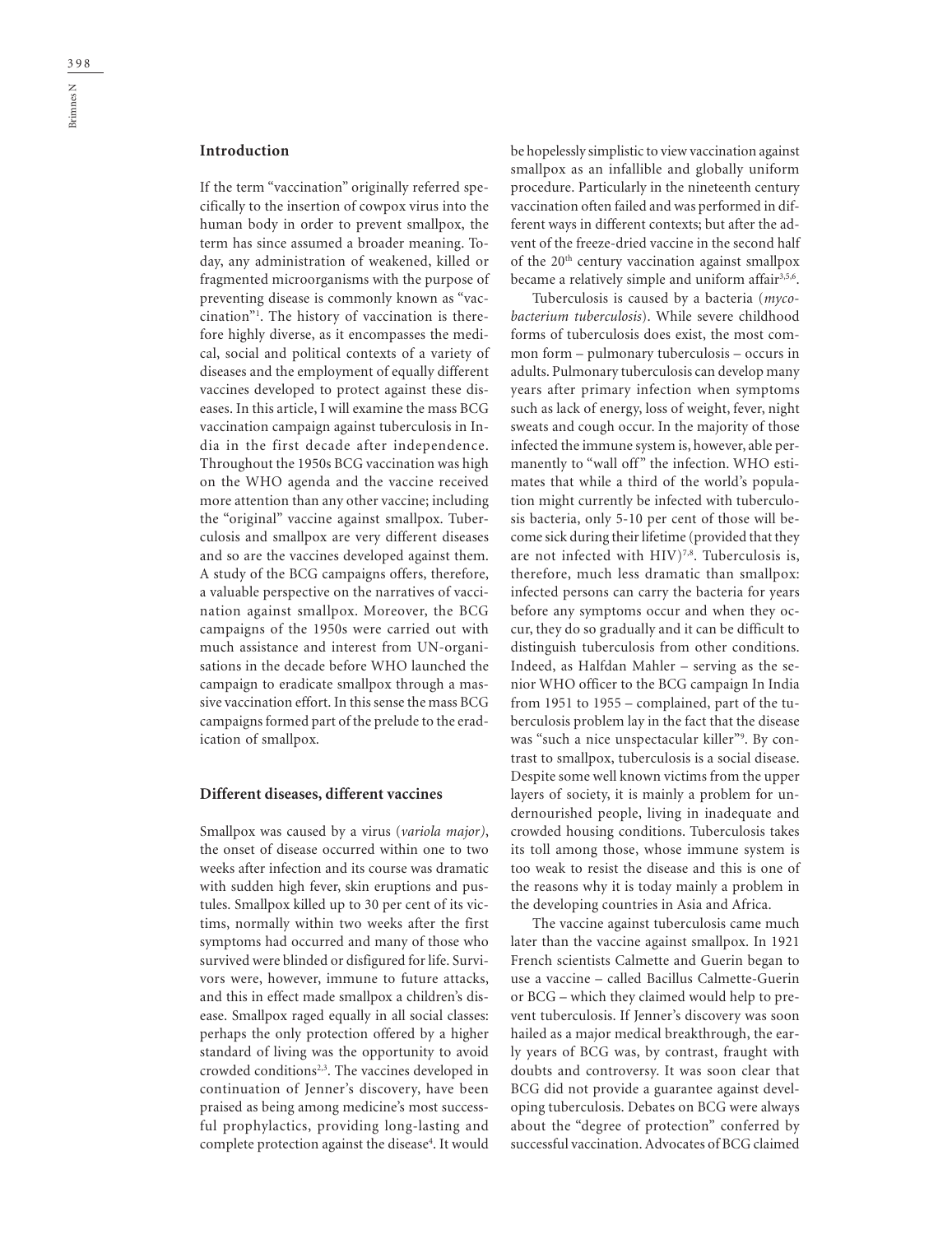a protective effect of up to 80% for the vaccine, while its adversaries held that the vaccine offered no or little protection. At most, therefore, BCG was seen as tool to "control" tuberculosis, not as "a means of eradication". Before WWII there was a widespread concern that the living – though attenuated – bacteria could be harmful, because they might invigorate a "dormant" infection. These concerns were greatly amplified by the so-called Lübeck tragedy in 1930 when 76 infants died after being vaccinated with BCG. Although investigations into the issue cleared the vaccine suspicion lingered into the post-war period. From the 1940s most experts regarded BCG as safe, but doubts about the efficacy of the vaccine continued to fuel controversy<sup>10-12</sup>.

Up to the middle of the 1960s BCG would, for a number of reasons, not be given to already infected persons. First, vaccination would be ineffective in already infected individuals. Second, if an infected person was vaccinated and later developed tuberculosis, it would jeopardize an already controversial vaccine. Third, the doubts about the ability of BCG to a invigorate "dormant" infection had not been put entirely to rest. Finally, vaccination of infected individuals was avoided in order to prevent local inflammatory reactions. As a large number of healthy persons were infected with the bacteria, BCG vaccination involved a process of separating infected from uninfected. This was done through a series of tuberculin tests. If tuberculin were injected under the skin of an infected person there would be a reaction. When BCG for the first time was applied in mass vaccination programmes in postwar Europe two tests were conducted, and – by contrast to vaccination against smallpox – BCG vaccination required three visits to the same locality within a short time span.

Due to differences both in the nature of the two diseases and between the vaccines developed against them, the trajectories of the vaccination campaigns against smallpox and tuberculosis were also different. This article outlines the features of the largest vaccination campaign of the 1950: the BCG-campaign in India and seeks to identify points of difference between this campaign and the later effort to eradicate smallpox through vaccination.

# The BCG campaign in India

In May 1948 the Government of India issued a press note stating that tuberculosis was "assum-

ing epidemic proportions" in the country, and that it had "after careful consideration" decided to introduce BCG vaccination on a limited scale and under strict supervision as a measure to control the disease<sup>13</sup>. In August the first vaccinations were conducted and in November the efforts to introduce BCG intensified when India entered into an agreement with the Scandinavian vaccination initiative "The International Tuberculosis Campaign" (ITC) on a campaign demonstrating BCG to Indian doctors. Originally ITC was established to vaccinate in war-ravaged Europe, but substantial funding from Unicef entailed an obligation to expand the activities to areas outside Europe. From February 1949 five Scandinavian teams demonstrated BCG vaccination in various urban centres. Originally intended as a six month demonstration campaign, the Scandinavians stayed in India until the end of June 1951<sup>14</sup>.

From July 1951 BCG vaccination was conducted by the Indian authorities in close cooperation with Unicef, which continued to provide financial support, and WHO, which gave technical advice. It was generally perceived that, after the departure of ITC, the demonstration period was over and "real" mass vaccination about to begin. The Indian authorities, for one, calculated on an expanding campaign. The target for the first plan period was to reach 70 million tuberculin tests and by the end of the second plan period in 1961 the whole population below 25 years (estimated at 170 million) was expected to have been covered<sup>15,16</sup>. In other words, it was expected to take a decade of carefully planned, standardized and scientifically sound vaccination work to vaccinate the Indian masses.

When ITC left the number of teams in the field had grown to 107. They tested approximately 280,000 per month, or an average slightly above 2,500 monthly tests per team. In the new set-up the number of teams – now labelled "mass campaign units" – was dramatically reduced, but those left worked much more efficiently. According to Mahler's figures 15 of the new units conducted 275,000 monthly test; an average of 18,000 per team<sup>17,18</sup>. The campaign was not, however, simply expanding. While the total number of tests culminated in early 1955 with more than 2 million every month; the output per team never rose above the level from 1951. Mahler believed that teams in a smoothly running campaign could perform 30,000 monthly tests, but this target was never reached. An obvious reason this was that the campaign was moving out of urban centres to rural areas, where the population was much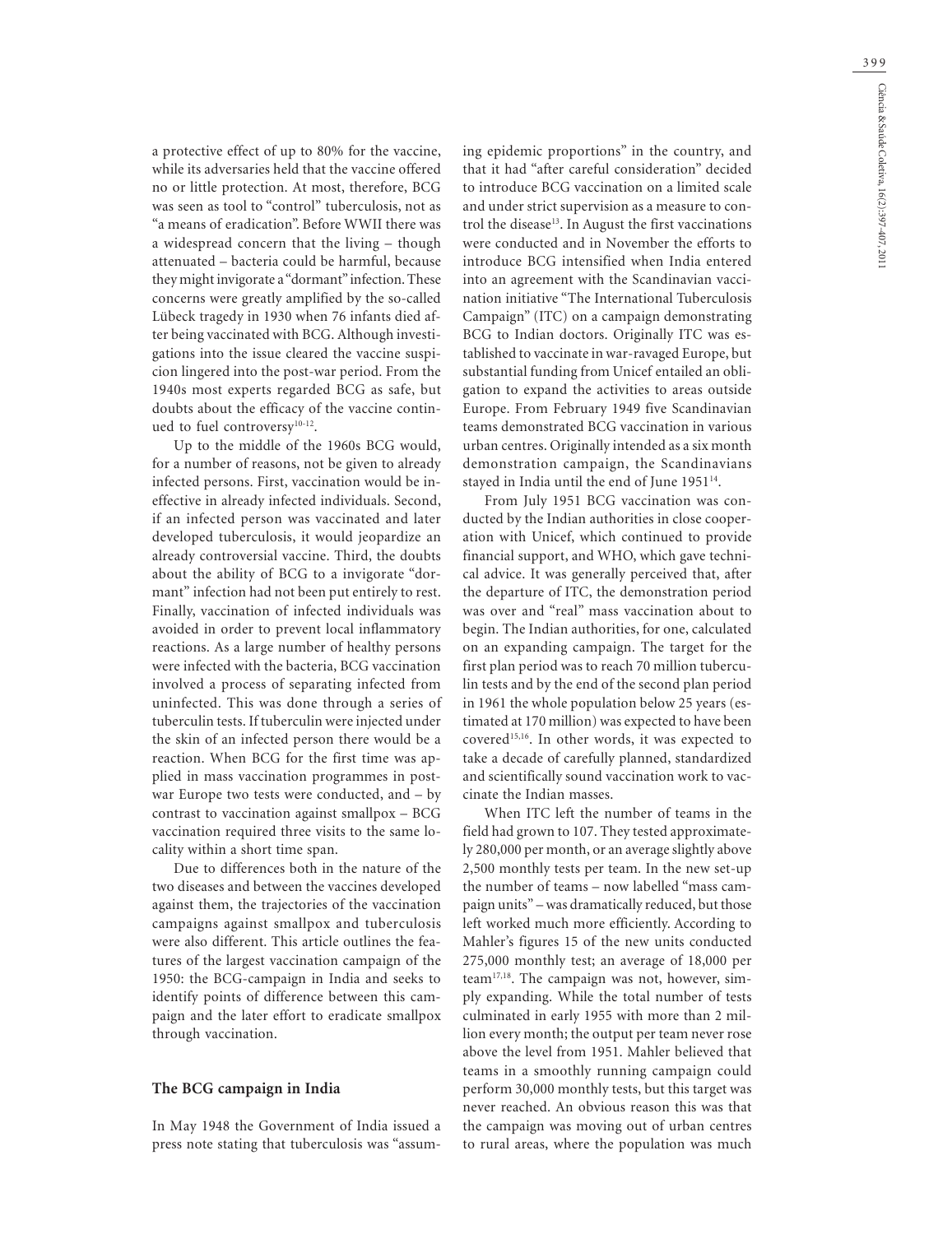harder to reach. Less predictable incidents also influenced the output of the campaign. In July 1955, Mahler's successor as supervisor of the campaign, P. Mohamed Ali, had to explain a significant decrease in the number of tests, which were 250,000 below the previous quarter and 900,000 below the official target. He mainly pointed to a serious outbreak of anti-BCG propaganda in Madras, but he also suggested a range of other obstacles: the monsoon had set in early, it was marriage season in the North, schools were closed for summer vacation and smallpox epidemics disrupted life<sup>19</sup>. A year later the reorganization of the Indian states adversely affected the campaign<sup>20</sup>. To this the Unicef field officer in New Delhi added the high number of broken down vans. He claimed that 35% of all "vehicle days" were  $lost^{21}$ . This catalogue of problems suggests that the BCG campaign in India was anything but a smoothly running and well-oiled machine<sup>22</sup>. To the contrary, in 1960 a somewhat disillusioned Mohamed Ali accepted: "hardly any quarter goes by without some major incident upsetting even the most carefully laid plans"<sup>23</sup>. By the end of the second plan period in 1961, the target of covering the entire and steadily growing population under 25 years was, therefore, not in sight and the campaign continued into the following decade. By the end of 1963 the total number of tests had gone beyond 200 million, and the campaign was still running<sup>24</sup>. Instead of following the campaign into the 1960s, however, I will consider in more detail some features of the BCG campaign in India in the 1950s.

#### Adapting to realities on the ground

The BCG campaign in India was the first and biggest outside Europe and it was therefore an exercise in transplanting a set-up, which had been developed in post-war Europe, to a poor and populous developing country. Adapting to Indian conditions was not straightforward because international experts and bureaucrats preferred a maximum of uniformity between campaigns in different parts of the world. There were two reasons for this. First, the safety and efficacy of BCG was still contested and it was deemed important to protect the reputation of BCG, and more particularly of the apparently highly efficacious Danish strain of the vaccine. Any deviation from the standard procedure involved a risk that the vaccine would appear to be without effect or even unsafe. An ITC report to Unicef explained

"if mass vaccination is to be carried out without complications which would make the vaccination unpopular or even impossible, the best technique must be used"<sup>25</sup>. Second, the WHO in particular was eager to use data from ITC campaigns for scientific epidemiological research. Thus, in its Second Annual Report ITC declared:

For the first time in history, tuberculin testing and vaccination is carried out on a broad scale internationally with practically the same material, the same techniques, and with personnel who had received substantially the same instruction. It was the responsibility of ITC to ensure that records were kept and data compiled in a proper and uniform manner [...] In order to achieve the highest possible degree of uniformity in the statistical analyses made in the different countries ITC sent out trained statisticians to start the work and to train local statistical personnel<sup>26</sup>.

Despite this ideal of uniformity, it was unavoidable to make concessions to the realities on the ground in India. This happened mainly during the initial ITC phase of the campaign. Very early in the campaign one of the two tuberculin tests was abandoned. ITC's Second Annual Report explained: It is evident from the campaign to date that a two-test method of tuberculin testing before vaccination is not practical in a country like India, because too many people will not attend three times. A one-test method is an absolute condition for carrying out a mass campaign successfully in this country<sup>26</sup>. Similarly, the elaborate collection of statistical information practised in Europe was skipped. Instead of filling in cards for every person turning up for the tuberculin test, a mark was made directly on the body, and cards containing a minimum of information were used only for those actually vaccinated. The practice incorporating these changes was designated "the simplified technique" by ITC and recommended as a new uniform standard for mass vaccination campaigns $27$ .

The use of qualified medical personnel was another area where the realities in India necessitated adaptation. In the European campaigns only qualified doctors and nurses had been allowed to perform tests and vaccinations. In India, which severely lacked medical personnel, this was clearly an untenable strategy. Not surprisingly the idea to use semi-skilled staff – or lay-vaccinators – was aired before ITC as early as August 1949. It was presented as a wish from the Indian authorities and supported with reference to the fact that semi-skilled staff was successfully used in other vaccination campaigns (e.g. against smallpox) $^{28}$ .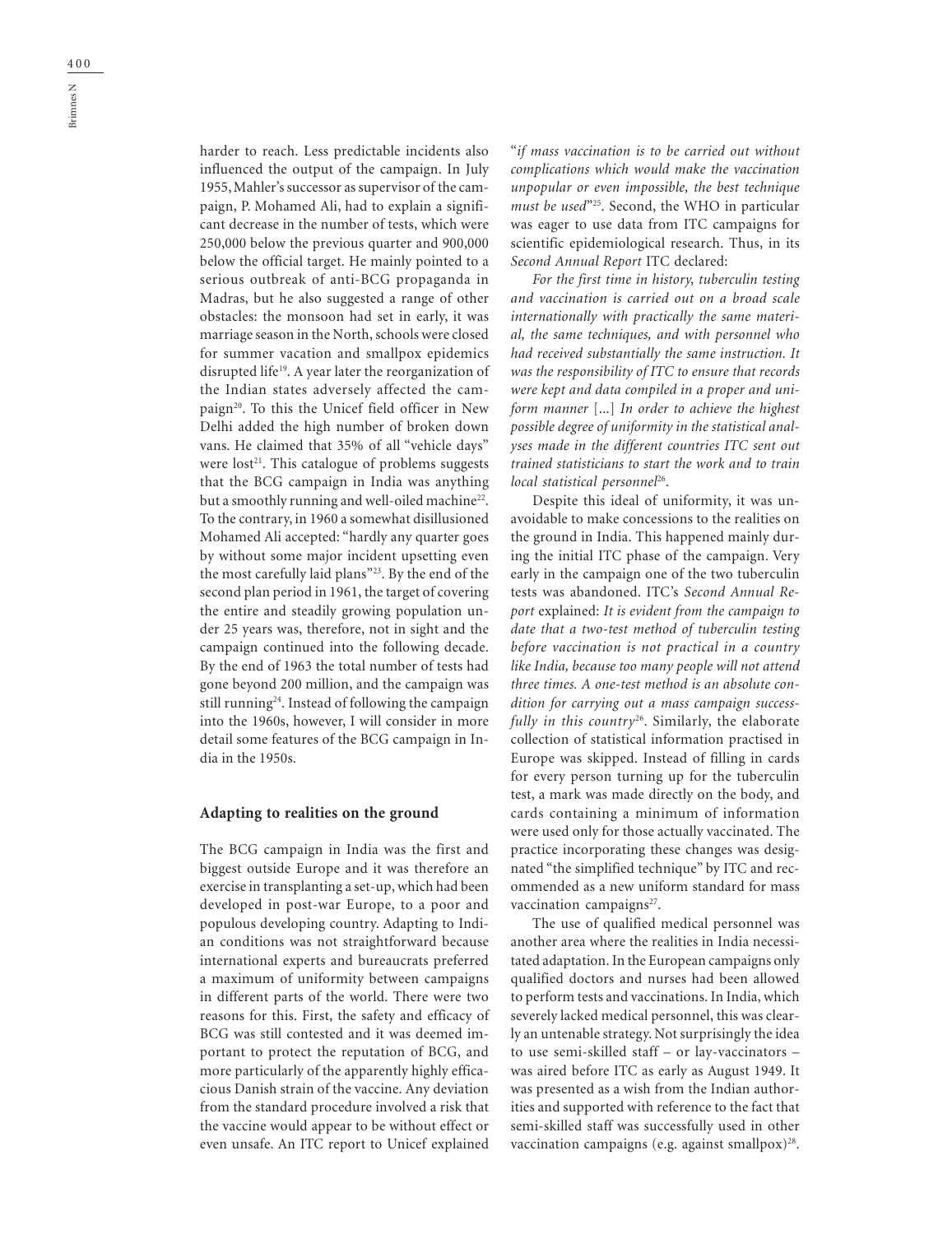The suggestion was met with some reluctance both from Scandinavian doctors and Indian authorities. From Delhi it was reported that the Director of Health in Uttar Pradesh and the Regional Director of WHO would strongly oppose any attempt to employ lay-vaccinators<sup>29,30</sup>. Still, P.V. Benjamin, tuberculosis advisor to the Indian government, advocated their use in a conference for tuberculosis workers held in November 1949. He pointed to "intelligent youngmen [sic] and women" as groups that could serve as lay vaccinators. He also referred to a suggestion from Uttar Pradesh that ayurvedic practitioners – known as "vaids" – be employed as vaccinators. In apparent contrast to the opinion of the Director of Health in that state, Benjamin found that "This can be done, provided that they can work under the supervision of medical men trained in modern medicine"<sup>31</sup>. In 1950 it was agreed that vaccination teams could be composed of semitrained staff working under the supervision of a qualified doctor, and ITC began to employ layvaccinators on a limited probationary basis in the South Indian state of Travancore<sup>32</sup>. In the Second Annual Report, which covered the period up to July 1950, the judgement over semi-trained groups was positive. It was noted that tests and vaccination were carried out more satisfactorily by semi-trained staff than by fully qualified doctors, because the former were more likely to follow instructions. ITC recommended, therefore, that lay-vaccinators should be employed in countries, where a general shortage of qualified personnel otherwise made mass vaccination impossible26. When ITC director Johannes Holm returned from his visit to India in April 1951 he also reported favourably on their performance:

During my stay in India, I discussed this problem in a number of States where lay vaccinators were used. The general impression I obtained from doctors who had seen them at work was that they are both technically capable of doing the work, completely reliable, and generally more willing than doctors and nurses [...] From discussions in the different States, from the reports of the ITC personnel, and from what I saw personally, I became convinced that lay vaccinators certainly can be used in mass vaccination campaigns, provided the right people are chosen, the correct training given, and sufficient supervision exercised<sup>32</sup>.

During this visit to India Holm had attended a conference of BCG in New Delhi and the recommendations from the conference also endorsed the use of lay-vaccinators, provided they be supervised by qualified doctors<sup>33</sup>. This con-

clusion was repeated in a practical guide from 1953, and again in an official WHO publication from 1965<sup>27,34</sup>. Throughout the campaign the standard team consisted of one qualified doctor and six semi-skilled technicians.

These necessary concessions to the ground realities in India sacrificed the ideal of providing the highest medical standard to people irrespective of their social condition or the economic capacity of their country. Although vaccination against smallpox also varied between regions – particularly in the 19<sup>th</sup> century<sup>5</sup> – the relative complexity of BCG meant that more adaptations had to be made in order to introduce this type of vaccination to poor and populous developing countries. Global BCG-vaccination was, in other words, less uniform than global vaccination against smallpox.

#### Recruitment problems

The lack of qualified practitioners was not the only impediment to the recruitment of suitable staff into the campaign. The reputation of BCG work as dull and without future career possibilities was another. Mahler and others often complained about the lack of a "fighting spirit" in the campaign; indeed Mahler saw the condition, which he dubbed "BCG-fed-up-ness", as one of the most serious threats to successful mass vaccination<sup>35-37</sup>. In 1952 Mahler described the BCG field work as frustrating and monotonous, with irregular working hours and with staff living "a permanent gypsy life away from homes and families." He argued for a special BCG-allowance to field-workers and warned: It is only through creating a certain attractiveness of the BCG job that it is possible to get the right type of personnel and – more important – to maintain the continuity of their services<sup>38</sup>. Three years later Mahler had to concede that the campaign had fought a loosing battle in trying to propagate a sound personnel policy which would ensure continuity of service, discipline and enthusiasm. The reality behind these statements were situations like the one in Madhya Pradesh where all three teams doctors had left campaign by 1953 and no replacements found. In Mysore four teams were still working, but all team doctors were dissatisfied and had asked for transfer<sup>36</sup>. The situation was not much better in Uttar Pradesh, from where it was reported that the 11 teams allotted to this state had no working discipline due to indifferent team doctors<sup>39</sup>. In the second half of the 1950s, absenteeism was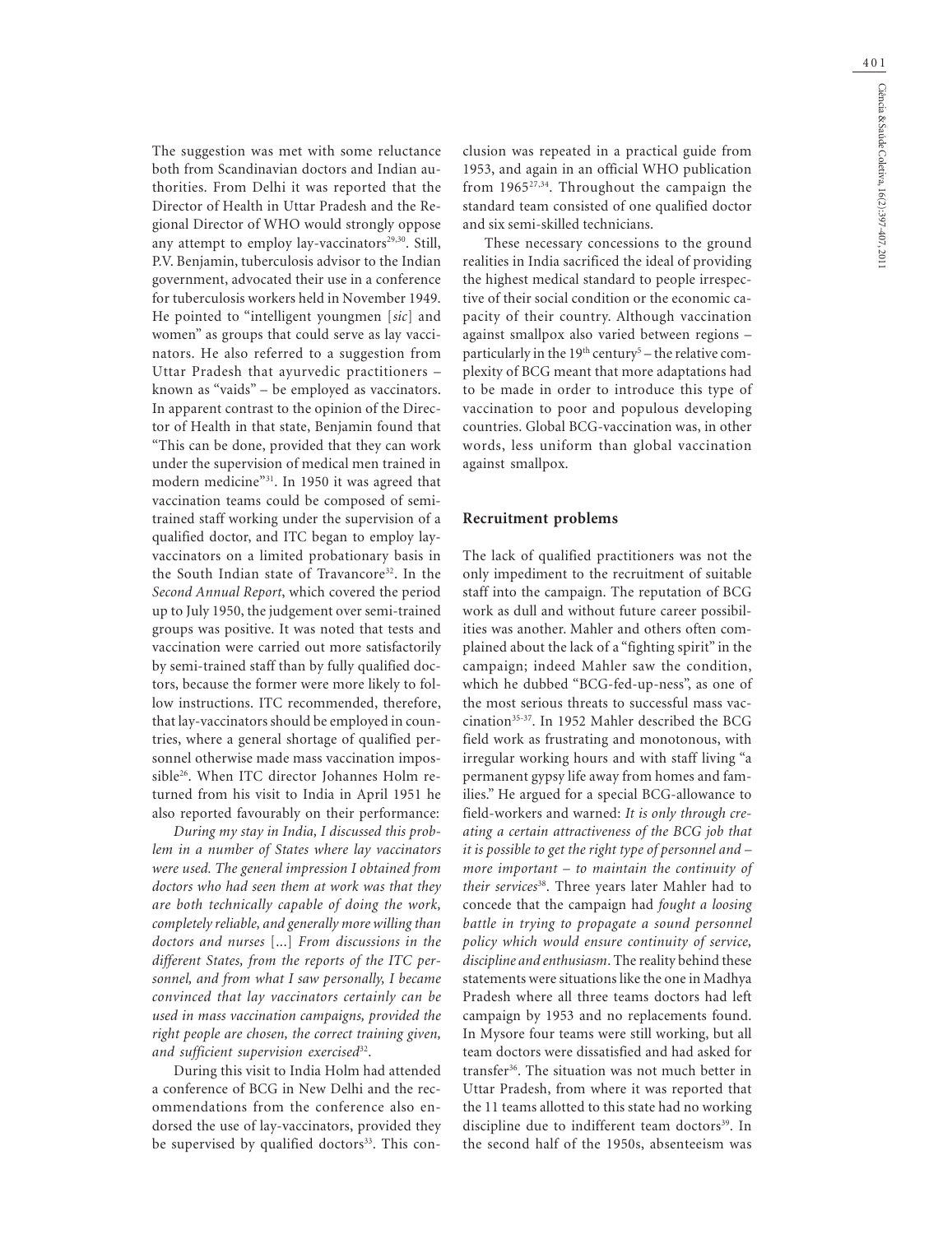identified as a serious problem for the campaign and the reports several times referred to the existence of "fatique" among the staff $40,41$ . At the end of the decade, with the campaign 18 per cent behind the target that would secure 170 million tests by the end of the second five year plan period, Mohamed Ali could not hide his resignation and wrote: As the BCG Vaccination Campaign has been going on for over ten years now, it was perhaps inevitable that a certain amount of fatigue and apathy would creep in $42$ .

Seen from the campaign headquarters there was, however, a difference in the attitude shown by the team doctors and technicians. The team doctors were consistently described in very negative terms as "over dignified" and displaying a "high brow indifference" to their work<sup>39,43,44</sup>. Half of these doctors, Mahler asserted in his final report, had a harmful influence on the performance of their teams, through a negative attitude, neglect of their duties, and indifference to the technical standard of the work $18$ . The technicians often young unmarried matriculates – fared better in Mahler's judgment, although he somewhat patronizingly emphasized the need to keep them under strict supervision. Echoing Holm's view quoted above, Mahler wrote the following assessment of the BCG technician:

It is from this kind of material India's rural masses eventually will benefit in achieving their right to mental, physical and social well-being. Unspoiled and unaffected by the attitude which seems to pervade many of the medically qualified team leaders, they convince the villagers through their spontaneity, fortitude and enthusiasm.

It is pleasantly amusing, though a blow to most doctors' professional conceit, that in India nonmedical auxiliaries, after thorough training in a practical public health measure, do a better and more conscientious job than doctors. But raw and vulnerable as they are, they need supervision, guidance and encouragement. In the absence of this and under the influence of daily homeopathic doses of team doctors' indifferent attitude, their working standards deteriorate quickly $18$ .

Again, it seems possible to identify a difference between vaccination campaigns against smallpox and tuberculosis. Due to the drama of smallpox, the effect of vaccination was obvious and visible within a short period of time. Smallpox eradication had a heroic quality to it, and this made it easy for field workers to see themselves as crusaders in a noble cause. BCG officials, on the other hand, could neither believe nor claim that they offered protection against an im-

mediate danger. They could merely offer a presumed increase in the resistance to a future and much more intangible health hazard. All mass vaccination campaigns might experience recruitment problems due "fatique" or "fed-up-ness", but the facts that tuberculosis was – in Mahler's expression – "such a nice unspectacular killer" and the degree of protection provided by BCG uncertain, clearly amplified these problems in the BCG campaign<sup>9</sup>.

#### Resistance and opposition

Mass BCG vaccination in India encountered various forms of resistance and opposition. One form – which hardly fits these terms – was the alleged indifference among the target population. In 1949, ITC's leading doctor in India, Svend K. Svendsen reported that "deep ignorance and superstition rendered the masses difficult to reach"45 an in the early 1950s Mahler referred to the popular attitude towards BCG as "indifferent", "reluctant" and "passive"9,38,46. In his final report Mahler again mentioned suspicion and indifference among rural people as a problem that had to be "eradicated"<sup>18</sup>.

A doctor working in Baroda in the early stages of the campaign, B.P. Vyas, suggested a number of reasons why people did not seek BCG more actively: it was voluntary, it was difficult to explain how BCG provided protection, Indians were less "medicine-minded" than people in other parts of the world, and the vaccine had no immediate and visible effect. More significantly, he noted that people did not fear tuberculosis to the same extent as they feared more dramatic diseases: There are no apparent epidemics of Tuberculosis as there are of Cholera and Plague, and even though tuberculosis kills far more people every year than what Cholera and Plague do, the process is so insidious that it does not arouse the same terror in the minds of the people as is done by Cholera and Plague<sup>47</sup>. Again, the efficient running of the BCG campaign was hampered by the fact that tuberculosis was an "unspectacular killer".

The campaign also faced more active forms of resistance. In some places counter propaganda referred to the Lübeck tragedy and in Orissa opposition initiated by a professor in Pathology almost brought the campaign to a standstill<sup>44</sup>. It seems that Indians were particularly suspicious about the motives behind a campaign sponsored by the Indian state and distant international organizations and projected their fear of harmful state intervention on to the campaign. Thus, it is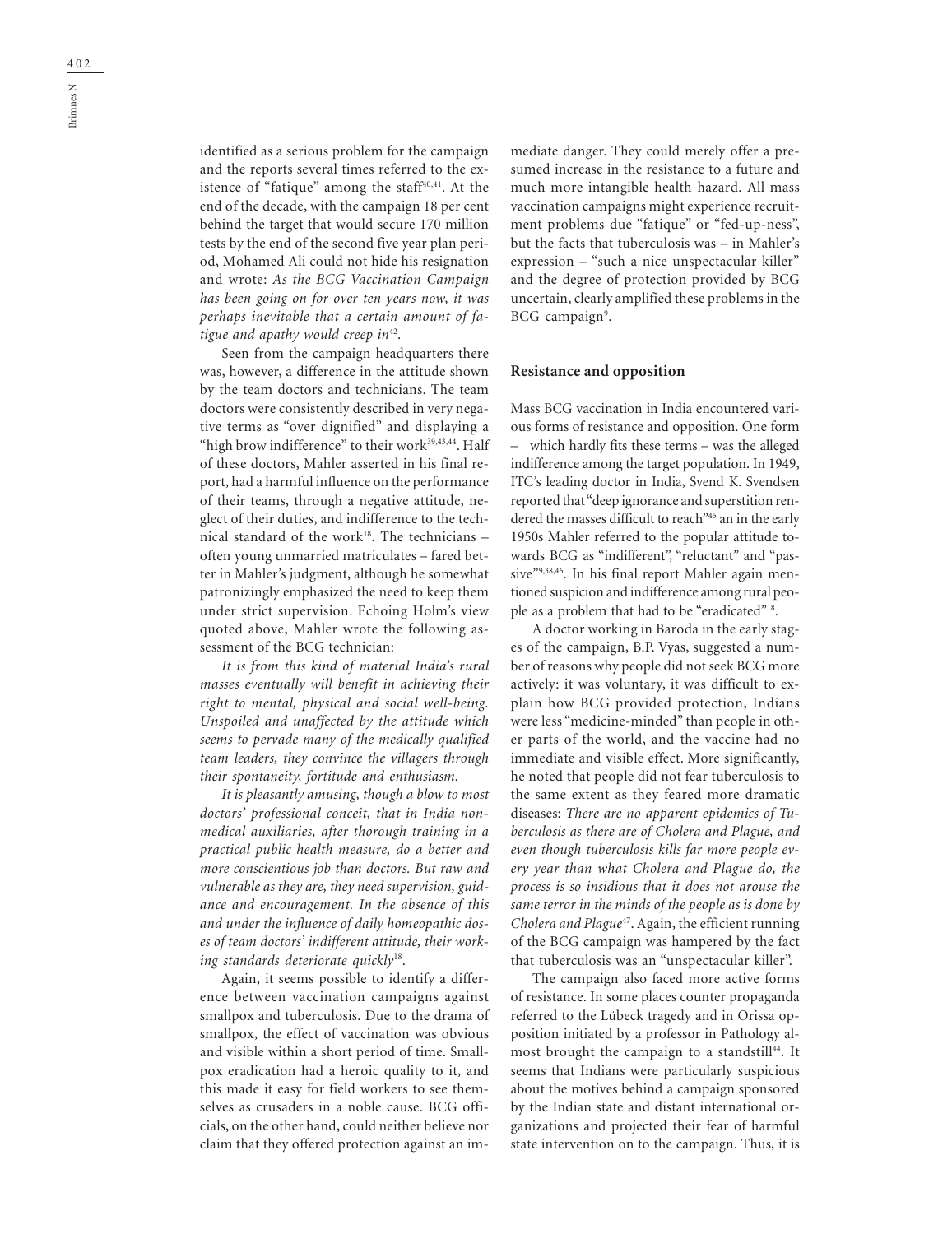striking that BCG vaccination was often associated with birth control. This link was mentioned by Mahler in reports from 1953 and 1954 – where BCG was known as "Birth-Control-Governmentguarantee"<sup>43</sup> – and it reappeared in 1956 during a rural demonstration campaign in Uttar Pradesh. The result was, according to P. Mohamed Ali, "an unfortunate panic created in the minds of the illiterate public"<sup>40</sup>. In 1959 rumour again connected birth control measures with BCG. Mohamed Ali reported on the existence of a whispering campaign to the effect that teams of doctors were moving about the country "injecting poison into the blood of the people to keep the population down"48.

Most significantly, however, the Indian BCG campaign was met with a forcefully articulated and ideologically informed anti-BCG campaign radiating from Madras in the South. In February 1949 ITC was ready to inaugurate vaccinations in this area, but was immediately challenged in the local monthly publication People's Health, published by the former sanitary engineer and proclaimed Gandhian, A.V. Raman. As early as in the November 1948 issue of People's Health Raman had written an editorial, which attacked the general health policy of the Union Government. It was accused of being biased towards "technical" solutions: educating more doctors and nurses, building more hospitals and distributing more drugs. Instead, Raman argued, the government ought to give priority to basic sanitary reforms, such as the provision of clean drinking water, proper housing and sewage. Among the vilified "technical" solutions was BCG<sup>49</sup>.

As the formal inauguration of ITC supported BCG vaccination approached, Raman's rhetoric sharpened. On 4th February 1949 he gave a talk to a scientific society and thundered: I strongly protest in the name of India [...] against our boys and girls being made a sort of cannon-fodder and treated like guinea-pigs for the sake of experimentation<sup>50</sup>. Raman's criticism cast a shadow over the inauguration ceremony on  $15<sup>th</sup>$  February; rather than praising their new tuberculosis control initiative, they were forced to defend BCG in the light of Raman's protest<sup>51</sup>. Raman and others continued to use People's health as a vehicle for criticising BCG up to 1951, but it was in the Spring of 1949 that the opposition was most energetic and visible. While the protests had limited impact outside the Madras area, it did succeed in getting the government of the Madras Province to postpone mass vaccination for some time<sup>52</sup>.

In 1954 BCG-vaccination was again launched in Madras. This time from the Southern city of

Coimbatore. Mahler was highly optimistic. In early 1955 he exulted: This explosive inauguration of the campaign caught the anti-propagandists asleep on their previous laurels, and some last minute efforts by them had no effect whatsoever $39$ . By May, however, a new and more formidable opponent had emerged. It was Chakravarti Rajagopalachari, a veteran from the independence movement and a close associate of Gandhi. He had been Chief Minister in the Congress Government of the Madras Province from 1937 to 1939, and in 1948 he succeeded Lord Mountbatten to become the last Governor-General of India. In April 1952 he became once again Chief Minister of what had now become Madras State, a position he resigned in 1954 after falling out with the dominant faction of the local congress party. In addition, he was a friend of Raman<sup>53</sup>. As Chief Minister of Madras Rajagopalachari had internally voiced uneasiness with BCG and after he resigned this uneasiness developed into outright opposition<sup>52</sup>. Although Rajagopalachari as a Tamil Brahman was marginalized in a political environment increasingly dominated by the Dravidian, anti-Brahman ideology, he still had many admirers and followers in Madras and beyond.

Rajagopalachari used an invitation to speak at the annual meeting of the Tuberculosis Association in Madras to launch his public challenge to BCG. He pointed to the lack of scientific evidence to support BCG and more specifically he argued that since 80% of Indians tested positive to tuberculin – and thus were infected with tuberculosis bacteria – he believed they already possessed a "natural immunity" against tuberculosis. As Raman before him, he claimed that neither the safety nor the efficacy of BCG had been fully demonstrated. In a letter to the most important regional newspaper The Hindu he formulated his criticism in two questions:  $(1)$  Is there no danger in mass inoculation by live BCG? (2) Does the attenuated Bovine tubercle bacillus create an immunity against the normal human infection? Rajagopalachari was particularly concerned that BCG was based on live bacteria and that the vaccine might regain virulence in the human body. He warned: We cannot take chances with live bacilli whose behaviour and potentiality for harm have not yet been fully understood. Rajagopalachari did accept careful and controlled experiments with BCG, but given the uncertainties surrounding the vaccine he objected to the "mass" application of the vaccine: What one cannot, however agree to, is the injection into tens of thousands of our children, of live bacilli when we have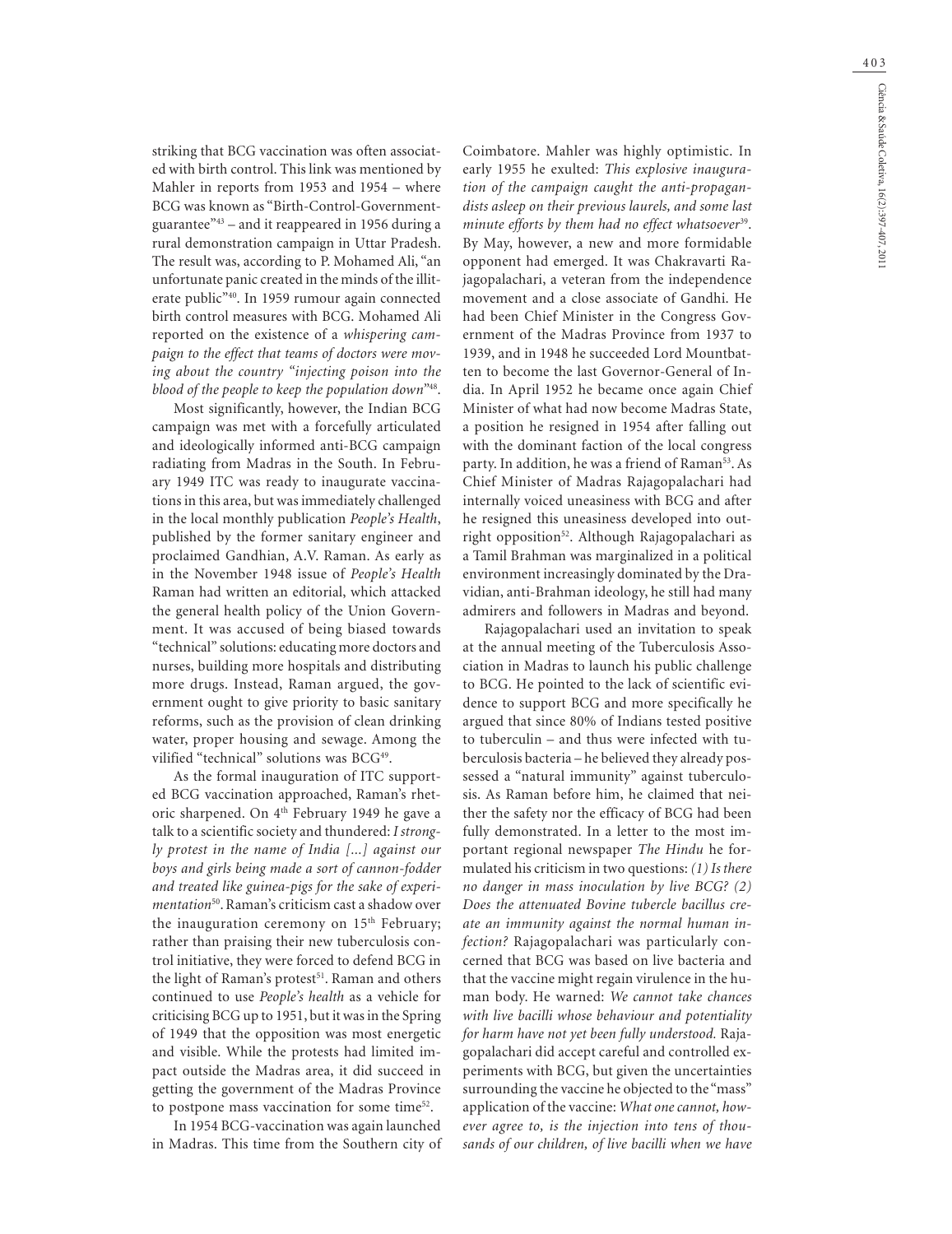no authority to claim certainty of harmlessness on the basis of the attenuation of those bacilli<sup>54</sup>. In the Summer of 1955 Rajagopalachari published a pamphlet entitled B.C.G. – Why I oppose it, in which he sharpened the language and directly raised the issue of Indian children being used as guinea-pigs: Indian Children are being offered for mass experimentation on the same plan as was put in operation among the people in the war-ravaged areas and uncivilized dependent communities<sup>55</sup>. This sounded very much like Raman's protest six years earlier and conveyed the same uneasiness that India adopted a public health intervention that might be either dangerous or insufficient, and which certainly appeared to be of a lower standard than those implemented in more developed countries.

Rajagopalachari's opposition had a clear impact on the BCG campaign. From May to August 1955 the numbers of tests completed in Madras State fell dramatically and in the neighbouring states Andhra Pradesh and Travancore-Cochin the effect of the opposition was also felt<sup>22,56</sup>. Rajagopalachari's protests were noted with approval by BCG sceptics and anti-vaccinationists all over India, and also in Ceylon, Burma and England<sup>52</sup>. Although most effective in 1955 Rajagopalachari continued to trouble the planners of the BCGcampaign for nearly two years. By early 1957, however, the strenght of the campaign seemed to have seems to have ebbed away. The resistance against BCG spearheaded by Raman and Rajagopalachari between 1948 and 1957 was arguably the most vocal protest against a vaccine in the decades after WWII. Its many facets has been analysed by Christian McMillen and me in greater detail elsewhere<sup>52</sup>, and here I shall limit myself to some brief observations.

First, both Raman and Rajagopalachari took great care to position themselves as believers in Western medicine. In August 1950, for example, People's Health wrote approvingly about Waksman's discovery of Streptomycin, the first antibiotic effecacious against tuberculosis, and expressed a hope that Waksman "will soon come out with a more wonderful drug"<sup>57</sup>. Similarly, Rajagopalachari supported the use of another antibiotic drug against BCG, isoniazid (INH). Significantly, Rajagopalachari also supported vaccination against smallpox<sup>58,59</sup>. In *B.C.G.* – Why I oppose it, he began by assuring the reader he was not "against modern 'western' therapy or modern science"<sup>55</sup>. Raman and Rajagopalachari were surprisingly well informed about the controversies surrounding BCG among medical ex-

perts and their periodicals and pamphlets were full of references to the newest scientific medical literature, such as Journal of the American Medical Association, Lancet and even Acta Tuberculosae Scandinavica. When the renowned American tuberculosis expert Caroll Palmer – who for a time worked for ITC – in October 1949 declared that there was no strict scientific proof of the efficacy of BCG, Raman instantly (within one month) passed on this opinion to the readers of People's Health<sup>60</sup>. Six years later the balanced views of Palmer were eagerly quoted by Rajagopalachari<sup>55</sup>. The attacks on BCG vaccination by Raman and Rajagopalachari were, therefore, never a general attack on Western medicine or science as such. In this way they made sure that they could not simply be dismissed as irrational or "emotional" voices from the East.

Second, behind the specific criticism of BCG loomed the larger issue of the nature of the postcolonial Indian state. Here, however, Raman and Rajagopalachari differed. Raman was a believer in the doctrine of social medicine and to him BCG was a "cheap" solution compared to the much more ambitious and interventionist "environmental hygiene", which he advocated<sup>61</sup>. A key point of reference for Raman was the report of the Bhore Committe. Published in 1946, this report had adopted the position of social medicine and advocated the future system of public health in India be based on a strong interventionist state. Quoting the report Raman asserted that in the campaign for improved health, drugs, vaccines and sera can in no way replace such essentials as a hygienic home, good food, fresh air and a safe wa $ter-supply$ <sup>62</sup>. Raman, in short, wanted a stronger and more interventionist "welfare" state. Rajagopalachari, by contrast, turned more and more hostile to the "big" state philosophy in Nehru's India. One of Rajagopalachari's biographers has argued that the period after 1947 saw his "paradoxical transformation from being an exponent of the authority of the state into one of its most mordent critics"<sup>63</sup>. In 1959 he was the leading figure in the establishment of the conservative Swatantra Party, which saw "statism" as the most important issue on which the Congress had to be opposed<sup>64</sup>. This suggests that Rajagopalachari's opposition was directed as much against the prevailing state ideology as against the vaccine itself. He could hardly have picked a more powerful symbol of the modernist pretension early independent India, than this massive effort to inject a contested vaccine into the body of every young Indian.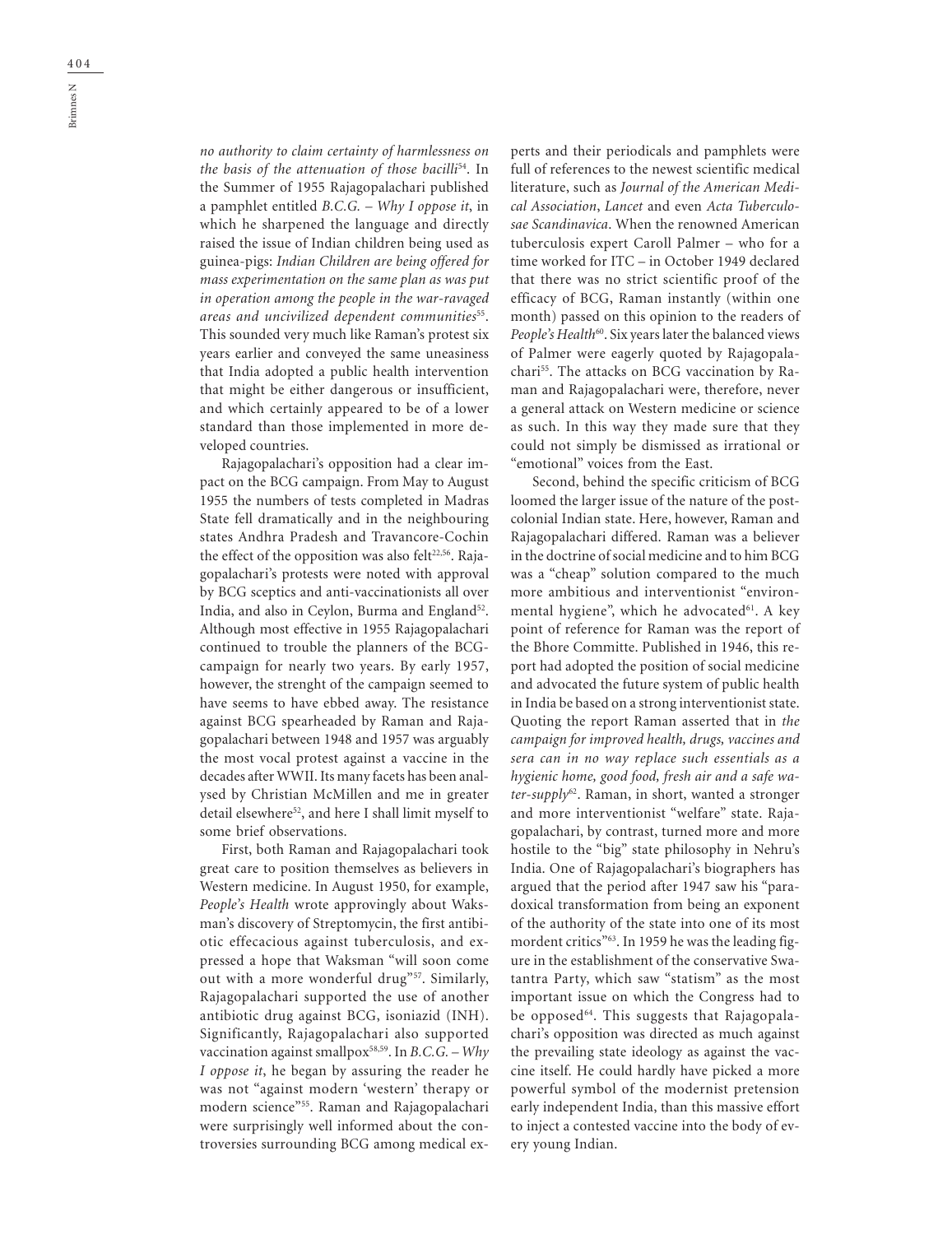Vaccination against smallpox in India also faced protests and opposition, but never on this scale and of this type. Sanjoy Bhattacharya has identified a variety of civilian attitudes to vaccination, including opposition linked to larger political debates, but notes that it was relatively easy to silence this opposition<sup>3</sup>. Similarly, Paul Greenough has studied the use of coercion in the final stages of the smallpox eradication campaign in India and Bangladesh, but the forms of resistance charted by him were local and spontaneous<sup>65</sup>. It is obvious that the contested nature of BCG made it a much easier target for opponents than the celebrated vaccine against smallpox. It is equally clear that the specific and scientifically informed criticism of BCG opened for a criticism of a more general nature. As a vaccine with a problematic past and of an uncertain efficacy, BCG was particularly well suited as a platform for articulating general protests against prevailing processes of modernization. In post-colonial India, it did not matter whether these protest demanded a more ambitious welfare state or less state intervention.

# Conclusion

The purpose of this article has been to remind the reader that the history of vaccination is diverse and multifaceted. Thus, the history of mass BCG vaccination in India deviates in a number of ways from the "original", celebrated – and eventually extremely successful – history of smallpox vaccination. This is not surprising, as tuberculosis biologically is very different from smallpox and BCG very different from the cowpox based vaccines. I have identified three specific areas, in which the course of BCG vaccination differed from vaccination against smallpox. First, the procedure of BCG vaccination was medically and logistically more complex. This meant that the

procedure had to be modified in poor, populous countries like India. In a global perspective, therefore, BCG vaccination was less uniform than vaccination against smallpox. Second, as tuberculosis lacked the drama of smallpox and BCG never entailed a promise of eradication, it was more difficult for the campaign leaders to impress "fighting spirit" and enthusiasm into the field staff. The BCG campaign, therefore, suffered more from recruitment problems and a lax working ethos than the more "heroic" campaign against smallpox. Finally, the contested nature of BCG made it vulnerable to criticisms articulated from within the paradigm of scientific, "western" medicine. This turned BCG into a vehicle for the articulation of concerns about more general processes of post-colonial modernization. The vaccine against smallpox was significantly less suited for this purpose.

## Acknowledgements

A version of this article was presented as a paper at the international symposium Smallpox eradication after 30 years: lessons, legacies and innovations, hosted by the Oswaldo Cruz Foundation, Rio de Janeiro, 24<sup>th</sup> to 27<sup>th</sup> August 2010. I am grateful to the organizers – particularly to Gilberto Hochman and Sanjoy Bhattacharya – for inviting me to this highly stimulating meeting. I am also grateful to the Wellcome Trust for financing my trip to Rio de Janeiro.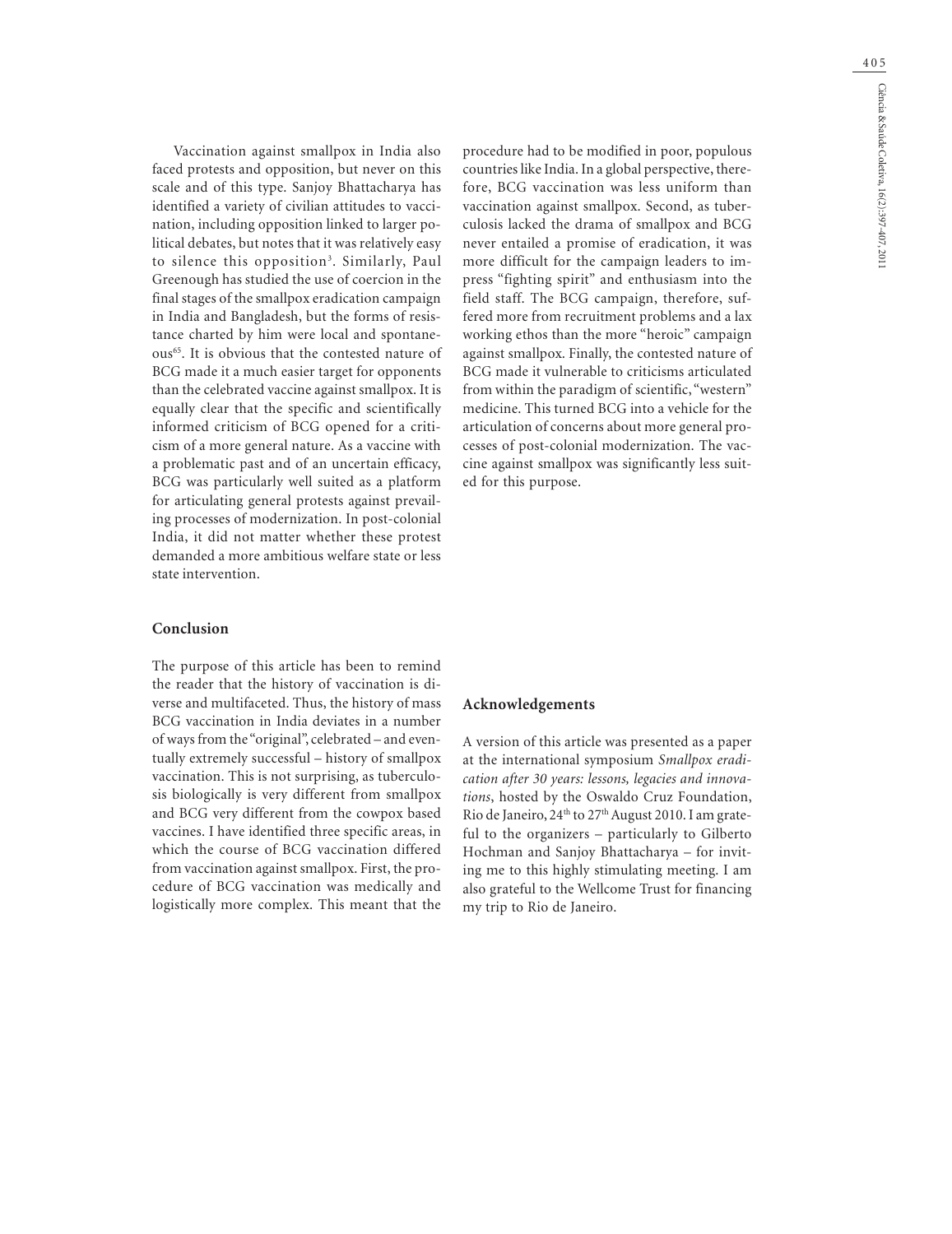#### References

- Encyclopaedia Britannica. [site]. [cited 2010 sep. 1. 14]. Available from: http://www.britannica.com/EBchecked/topic/621274/vaccine (accessed September 14, 2010).
- Arnold D. Colonizing the body: State medicine and 2. epidemic disease in nineteenth-century India. Berkeley: University of California Press; 1993.
- Bhattacharya S. Expunging variola: the control and 3. eradication of smallpox in India 1947-77. Delhi: Orient Longman: 2006.
- 4. Henderson DA. The miracle of vaccination. Notes and Records of the Royal Society of London 1997; 51(2):235-245.
- Bhattacharya S, Brimnes N, editors. Reassessing 5. smallpox vaccination, 1789-1900. Bulletin of the History of Medicine 2009; 83(1):1-16.
- Henderson DA. The global eradication of small-6. pox: historical perspectives and future prospects. In: Bhattacharya S, Messenger S, editors. The global eradication of smallpox. Hyderabad: Orient Blackswan; 2010. p. 7-35.
- Encyclopaedia Britannica. [site]. [cited 2010 sep. 7. 14]. Available from: http://www.britannica.com/ EBchecked/topic/608235/tuberculosis (accessed September 14, 2010).
- Encyclopaedia Britannica. [site]. [cited 2010 sep. 8. 14]. Available from: http://www.who.int/mediacentre/factsheets/fs104/en/index.html (accessed September 14, 2010).
- 9. Mahler H. Quarterly Field Report, 3<sup>rd</sup> quarter 1953, 20 October 1953. UN Archives (Unicef), Box CF/ RA/BX/PD/1962/T008, folder A122.
- 10. Feldberg GD. Disease and class: tuberculosis and the shaping of modern North American society. New Brunswick: Rutgers University Press; 1995.
- 11. Bryder L. "We shall not find salvation in inoculation": BCG vaccination in Scandinavia, Britain and the USA, 1921-60. Social Science & Medicine 1999; 49(9):1157-1167.
- 12. Menut P. The Lübeck catastrophe and its consequences for anti-tuberculosis BCG-vaccination. In: Moulin AM, Cambrosio A, editors. Singular selves: historical issues and contemporary debates in immunology. Paris: Elsevier; 2001. p. 202-210.
- 13. Undated press note (but the note is accompanied by a covering letter dated 28 May 1948). Tamil Nadu State Archive, Health Department, no. 809, 1950.
- 14. Brimnes N. Vikings against tuberculosis: the International Tuberculosis Campaign in India 1948-51. Bulletin of the History of Medicine 2007; 81(2):407- 430.
- 15. Second Five Year Plan, chapter 25 Health, Para 37. Available from http://planningcommission.nic.in/ plans/planrel/fiveyr/welcome.html (accessed September 14, 2010).
- 16. Ali PM. Quarterly Field Report, 4<sup>th</sup> quarter 1958, 16 January 1959. UN Archives (Unicef), Box CF/RA/ BX/PD/1962/T070, folder B176.
- 17. Final Report of the International Tuberculosis Campaign. Copenhagen: Unicef; 1951.
- 18. Mahler H. Final Report on India BCG. UN Archives (Unicef), Box CF/RA/BX/PD/1962/T008, folder A124.
- 19. Ali PM. Quarterly Field Report, 2<sup>nd</sup> quarter 1955, 20 July 1955, p. 4-5. UN Archives (Unicef), Box CF/ RA/BX/PD/1962/T008, folder A124.
- 20. Ali PM. Quarterly Field Report, 4<sup>th</sup> quarter 1956, 21 January 1957, p. 2-3. UN Archives (Unicef), Box CF/RA/BX/PD/1962/T033, folder 542.
- 21. Letter from Rasthi MA (New Delhi) to Keeny S (Bangkok), 27 July 1959. UN Archives (Unicef), Box CF/RA/BX/PD/1962/T070, folder B176.
- 22. Amrith SS. Decolonizing international health: India and South East Asia, 1930-1965. Basingstoke: Palgrave MacMillan; 2006.
- 23. Ali PM. Quarterly Field Report, 3<sup>th</sup> quarter 1960, 31 October 1960, p. 1. UN Archives (Unicef), Box CF/ RA/BX/PD/1962/T102, folder B695.
- 24. Monthly Statistical Report on Tuberculin Testings and BCG Vaccinations for December 1963. UN Archives (Unicef), Box CF/RA/BX/ED/X/1947/T017, folder A194.
- 25. International Tuberculosis Campaign 1949: "Report to Unicef Medical Sub-committee", January 1949, p. 2. Danish National Archives no. 7369, Box 2 (D).
- 26. Second Annual Report of the International Tuberculosis Campaign. Copenhagen: ITC; n.d.
- Mass BCG Vaccination Campaigns: a practical guide. 27. Neuilly-sur Seine: Unicef; 1953.
- 28. Proceedings of Scandinavian Coordination Committee, 13 August 1949, p. 8-9. Danish National Archives no. 7369, Box 2 (C).
- Letter from Lauritzen LB to Holm J, 14 September 29. 1949. Danish National Archives no. 6790, Svend K. Svendsen, Box 1.
- Letter from Lauritzen LB to ITC, 3 October 1949. 30. Danish National Archives no. 6790, Svend K. Svendsen, Box 1.
- 31. Benjamin PV. Anti-tuberculosis organisation for India. Proceedings of the Seventh Tuberculosis Workers Conference held in Bombay November 1949; Nov. 21-29.
- 32. Holm J. Report on visit to India, February-April 1951. Danish National Archives no. 7369, Box 4 (F.i/J. Holm).
- 33. Recommendations of the 2<sup>nd</sup> BCG Conference in India. Annex 8 to [31].
- International Work in Tuberculosis 1949-1965. Gene-34. va: WHO; 1965.